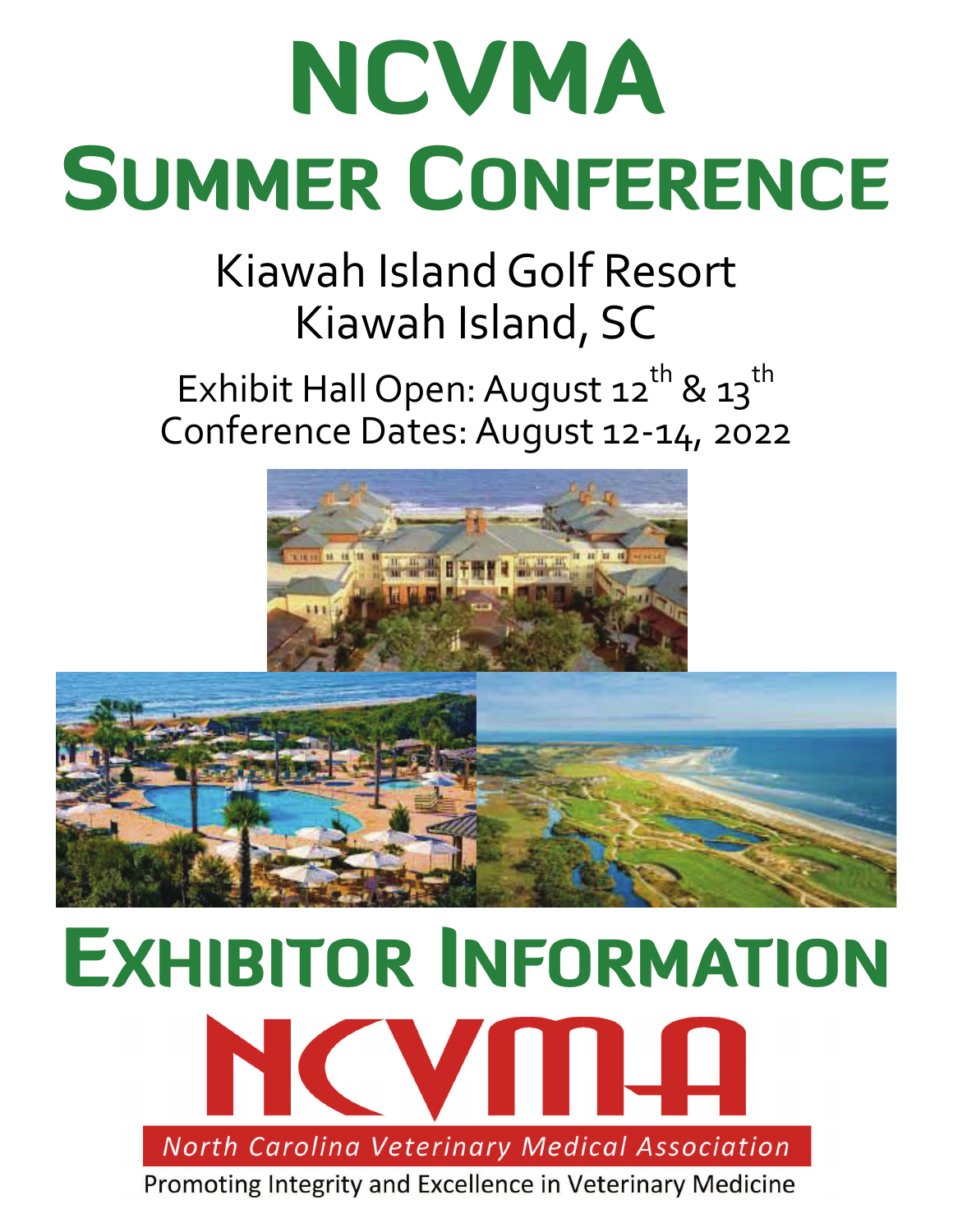## *Sponsorship Levels for 2022 NCVMA Summer Conference Exhibit Hall Open: August 12th & 13th*

| Gold (\$5,000)     |                                                                                                        | Silver (\$3,000)                                                                                                                    |  |  |  |
|--------------------|--------------------------------------------------------------------------------------------------------|-------------------------------------------------------------------------------------------------------------------------------------|--|--|--|
|                    | Our most prestigious level. For this support level we:                                                 | At this support level we:                                                                                                           |  |  |  |
| $\sqrt{}$          | recognize you as the sponsor of an event                                                               | $\sqrt{ }$<br>recognize you as the sponsor of an event                                                                              |  |  |  |
| $\sqrt{}$          | provide you a complimentary double table<br>for four of your representatives,                          | provide you a complimentary single table<br>$\sqrt{}$<br>for two of your representatives,                                           |  |  |  |
| √<br>Exhibit Hall, | allow you first choice of location in the                                                              | provide you a choice of location of your booth<br>$\sqrt{}$<br>after the Gold Sponsors have been placed,                            |  |  |  |
| √                  | place a Sponsor's Poster at the registration<br>desk for the entire conference, and                    | place a Sponsor's Poster at the registration<br>$\sqrt{}$<br>desk for the entire conference, and                                    |  |  |  |
| $\sqrt{}$          | list your company in all conference materials.                                                         | $\sqrt{ }$<br>list your company in all conference materials.                                                                        |  |  |  |
|                    |                                                                                                        |                                                                                                                                     |  |  |  |
|                    |                                                                                                        |                                                                                                                                     |  |  |  |
| Bronze (\$2,000)   |                                                                                                        | Supporter (\$1,500)                                                                                                                 |  |  |  |
|                    |                                                                                                        |                                                                                                                                     |  |  |  |
|                    | At this support level we:                                                                              | At this support level we:                                                                                                           |  |  |  |
| $\sqrt{ }$         | recognize you as the sponsor of an event                                                               | $\sqrt{ }$<br>provide you a choice of location of your booth<br>after the Gold, Silver and Bronze Sponsors have<br>been placed, and |  |  |  |
|                    | provide you a choice of location of your booth<br>after the Gold and Silver Sponsors have been placed, | $\sqrt{ }$<br>place a Sponsor's Poster at the registration<br>desk for the entire conference, and                                   |  |  |  |
|                    | place a Sponsor's Poster at the registration<br>desk for the entire conference, and                    | $\sqrt{ }$<br>list your company in all conference materials.                                                                        |  |  |  |

## *Questions? Call NCVMA at (919) 851‐5850.*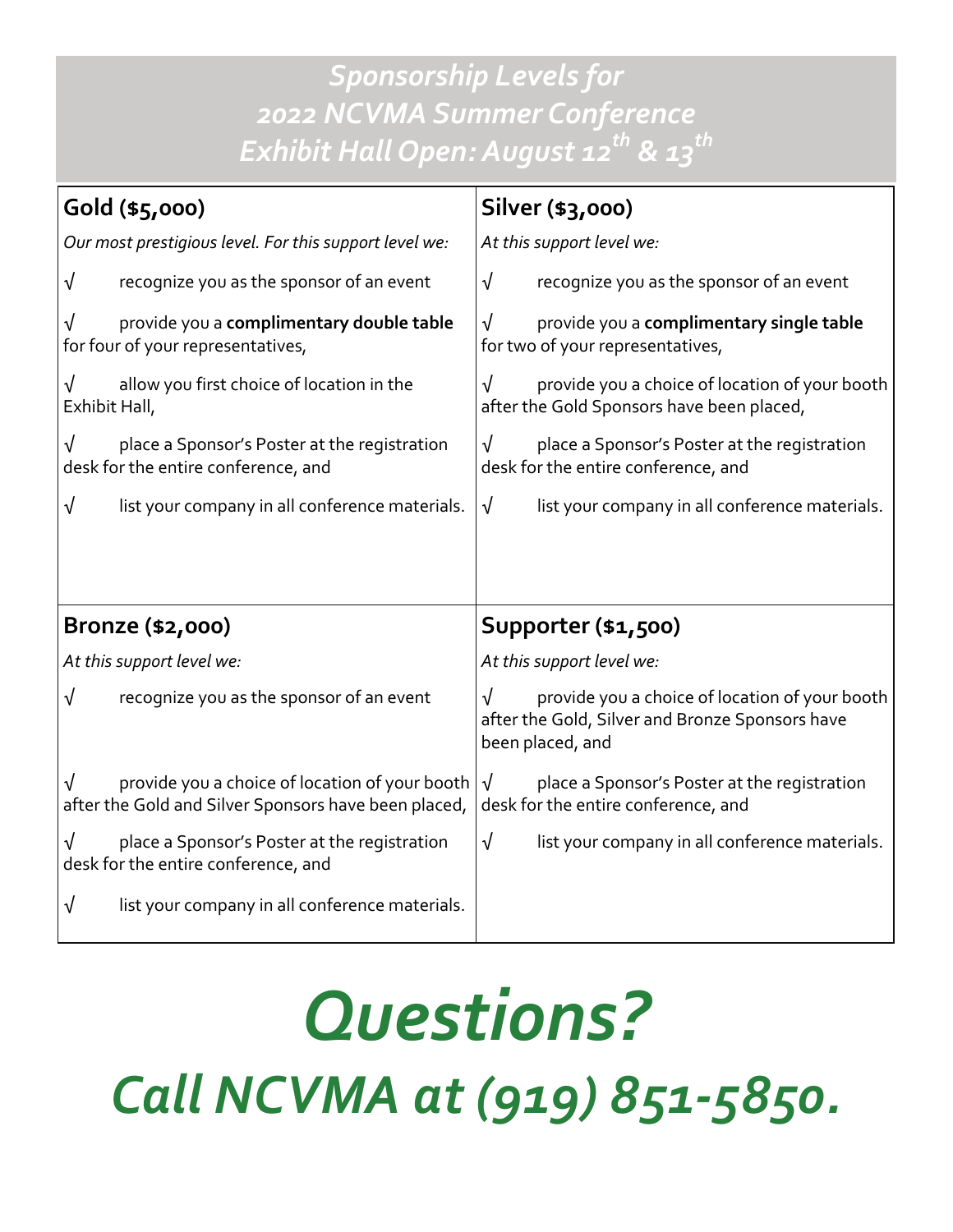## *Exhibitor's Contract for 2022 NCVMA Summer Conference Exhibit Hall Open: August 12th & 13th*

|                       | Sponsorship Opportunities: (SKIP TO<br>middle section for exhibit space only):      |
|-----------------------|-------------------------------------------------------------------------------------|
| Company Name          | $\Box$ Gold (\$5,000) - two tables included<br>Check the event you wish to sponsor: |
| Address               | Reception<br>□<br>A Speaker<br>□                                                    |
|                       | $\Box$ Silver (\$3,000) - one table included                                        |
| City/State/Zip        | Check the event you wish to sponsor:                                                |
|                       | Thursday Lunch                                                                      |
| <b>Contact Person</b> | Friday Lunch<br>◻                                                                   |
|                       | <b>Bronze (\$2,000)</b> - no table included<br>Check the event you wish to sponsor: |
| Phone                 | <b>Refreshment Breaks</b><br><b>Continental Breakfast</b>                           |
|                       | $\Box$ Supporter (\$1,500) - no table included                                      |

Email

### **FILL OUT THIS SECTION FOR EXHIBIT SPACE:**

EXHIBITING FEES‐By signing this agreement, I understand that:

| 1) The rental fee for each 6' skirted table is \$695.                                         |  |
|-----------------------------------------------------------------------------------------------|--|
| 2) The rental fee for two 6' skirted tables is \$1,190.                                       |  |
| 3) Electrical outlet see Kiawah Island Golf Resort Exhibitor Service Order Form on next page. |  |
| 4) Additional name badge is \$50 each. (Two are included with each single booth.)             |  |
| Sponsorship Fees:                                                                             |  |
| Total Fees:                                                                                   |  |

| <b>NAME BADGES - PLEASE PRINT CLEARLY</b> |                                           |  |  |
|-------------------------------------------|-------------------------------------------|--|--|
| Representative Name                       | ADDITIONAL Representative Name - \$50 fee |  |  |
| Representative Name                       | ADDITIONAL Representative Name - \$50 fee |  |  |

The company agrees to exhibit at the 2022 NCVMA Summer Conference by paying the above fees and abiding with the conference policies. The NCVMA Summer Conference committee reserves the right to accept exhibitors on a discretionary basis according to the conference objectives. The fees do not include drayage, placement or storage of crates or display-related equipment, additional carpeting or decorations, labor charges for carpenters, electricians, etc., special lighting or electrical power, and any other associated services. Upon receipt of a check or credit card number, a confirmation will be sent to you. If you cancel, a refund less a \$150 fee for administrative handling will be issued only upon written request; however, if you cancel *within 30 days of the conference, no refund will be issued unless the space can be resold.*

| Make check payable to NCVMA.<br>Sign and return your completed contract, | $\square$ AMEX<br>$Card \#$ : | $\Box$ VISA | $\square$ MCARD | $\Box$ DISCOVER |
|--------------------------------------------------------------------------|-------------------------------|-------------|-----------------|-----------------|
| along with payment to:                                                   |                               |             | CVV:            |                 |
| <b>NCVMA</b>                                                             | Name: _____________           |             |                 |                 |
| 1611 Jones Franklin Road, #108                                           |                               |             |                 |                 |
| Raleigh, NC 27606                                                        |                               |             |                 |                 |
| Tel: 919-851-5850                                                        |                               |             |                 |                 |
| Fax: 919-851-5859                                                        | Signature: ___________        |             |                 |                 |